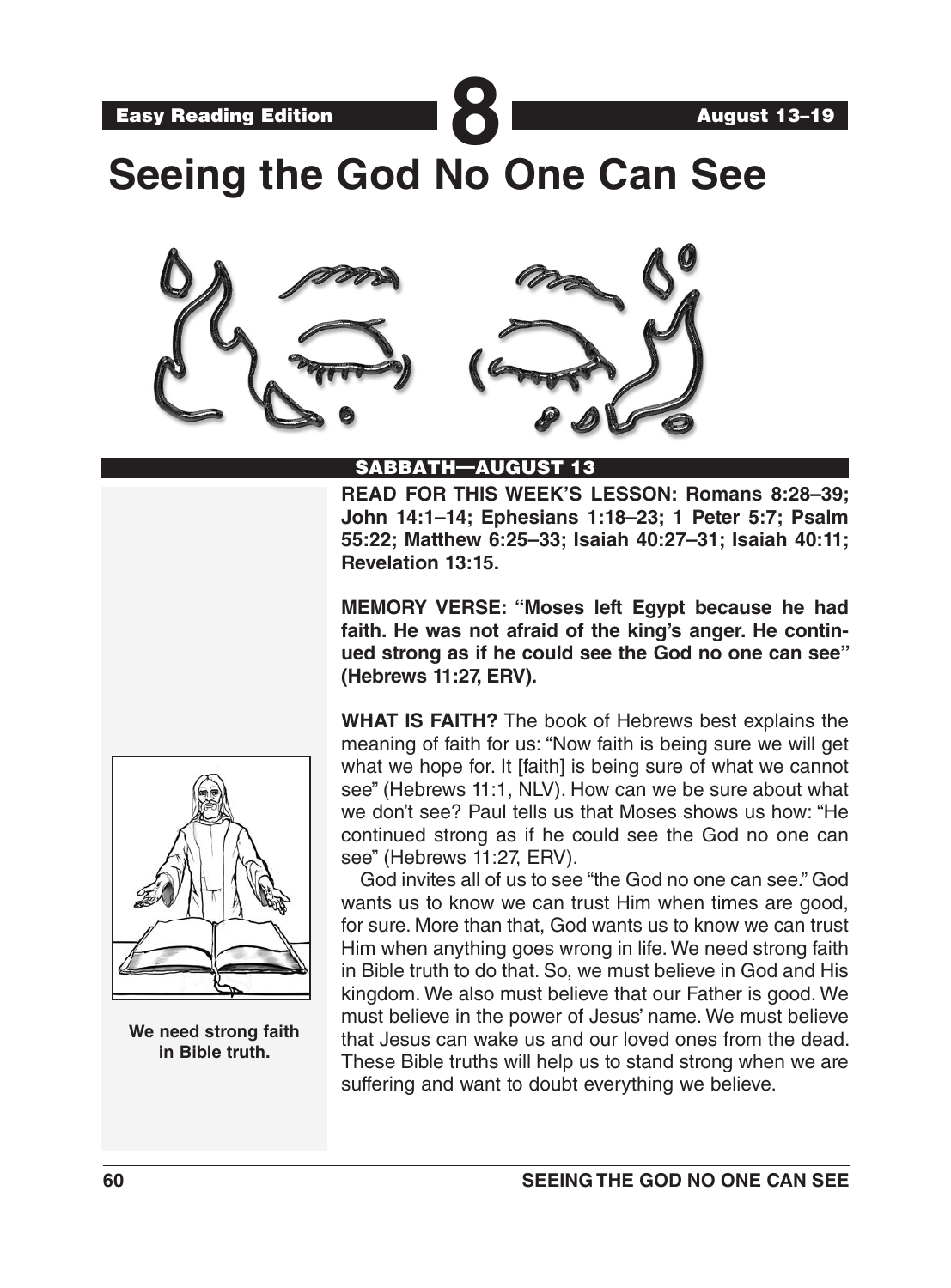## SUNDAY—AUGUST 14 Lesson 8

# **OUR FATHER'S LOVE (Romans 8:28–39)**

"If God really loves me, He will do for me!" How many times do we feel this way? We look at our lives and then wonder if God really loves us. We feel that if He really does, then things should be different, right?

Two ideas cause us to doubt that God is good. First, we may have a wish for something that we believe is good. So, the idea that God may want something different for us may seem crazy. Second, we may doubt that God is good because our experience goes against our beliefs. So, if something looks good, feels good, or tastes good, we think it must be good. We get angry with God when we can't have what we want.

We need faith to help us during these times. Faith helps us when we doubt God and His love.

**Romans 8:28–39 are powerful verses that show God's love and care for us. What can you find in the verses to help protect your mind against doubting God's love?**

In Romans 8:32, we see an idea that is very helpful in protecting us from doubt and fear during difficult experiences. "He even [also] let his own Son suffer for us. God gave his Son for all of us. So now with [because of] Jesus, God will surely [for sure] give us all things" (Romans 8:32, ERV). How can we possibly think that God is mean and selfish if He sent Jesus to die for us?

Romans 8:32 helps us see something important about the death of Jesus for us on the cross. We must let the cross change our thinking. The Bible truth about the cross must become stronger than all the doubts that come to us from our difficult experiences and our hard tests.

**How is it possible for God's love to be more powerful in your mind than your doubts? Spend some time thinking about the Bible truth that God sent Jesus to die for our sins. How does this thought make your faith grow stronger?**



**We must let the cross change our thinking.**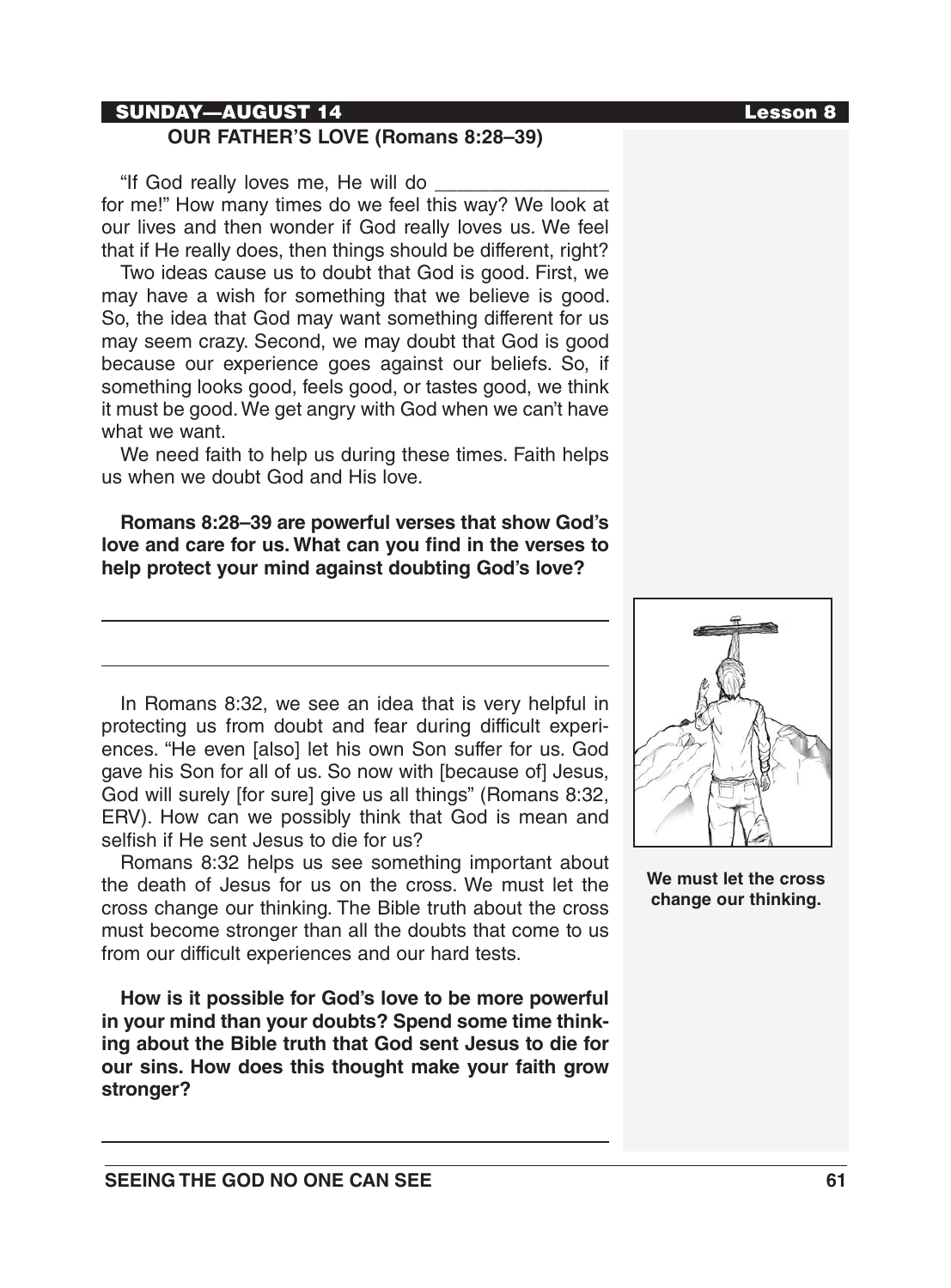

## **IN THE NAME OF JESUS (John 14:14)**

## **" 'If you ask me for anything in my name, I will do it' " (John 14:14, ERV).**

Jesus wasn't going to be with His followers much longer. He was going to heaven soon. Jesus' followers started to feel confused and powerless. Jesus had encouraged and supported His followers. Now they were not going to see Jesus face-to-face anymore. So, Jesus gave His followers a surprising promise to comfort them and give them hope.

Read John 14:1–14. In John 14:13, 14, Jesus promises to do for us "anything" that we ask in His name. Because of this promise, we almost always end our prayers with "In Jesus' name, amen."

## **Why do we say "In Jesus' name, amen" at the end of our prayers? What do these words mean? Why does Jesus encourage us to pray in this way? What hints do we find in the verses we just read to help us understand the important Bible truth that Jesus talks about?**

When we ask for things "in the name of Jesus," we can be sure that all heaven will help us. We may not see the angels working all around us. But in the name of Jesus, God sends the angels from His throne of heaven. God sends His angels to answer our prayers.

Have you prayed in the name of Jesus and expected everything to be changed when you said "Amen"? Maybe you expected God to answer your prayer right away or do a miracle. While God can do powerful miracles, sometimes God answers our prayers in quiet ways that we don't expect or understand right away. Yes, Jesus commanded a storm to stop blowing. That was a powerful miracle, for sure. But sometimes God helps us in ways we don't expect. Think about how God answered Jesus' prayers in Gethsemane. Something big may not happen right away when we pray. While we wait, we can trust that God is working for us.

**Read again John 14:1–14. As you read, believe that Jesus talks to you face-to-face. What hope and encouragement do these promises give you? At the same time, ask yourself, "What things in my life block God from keeping His promises to me? What changes must I make?"**



**When we ask for things "in the name of Jesus," we can be sure that all heaven will help us.**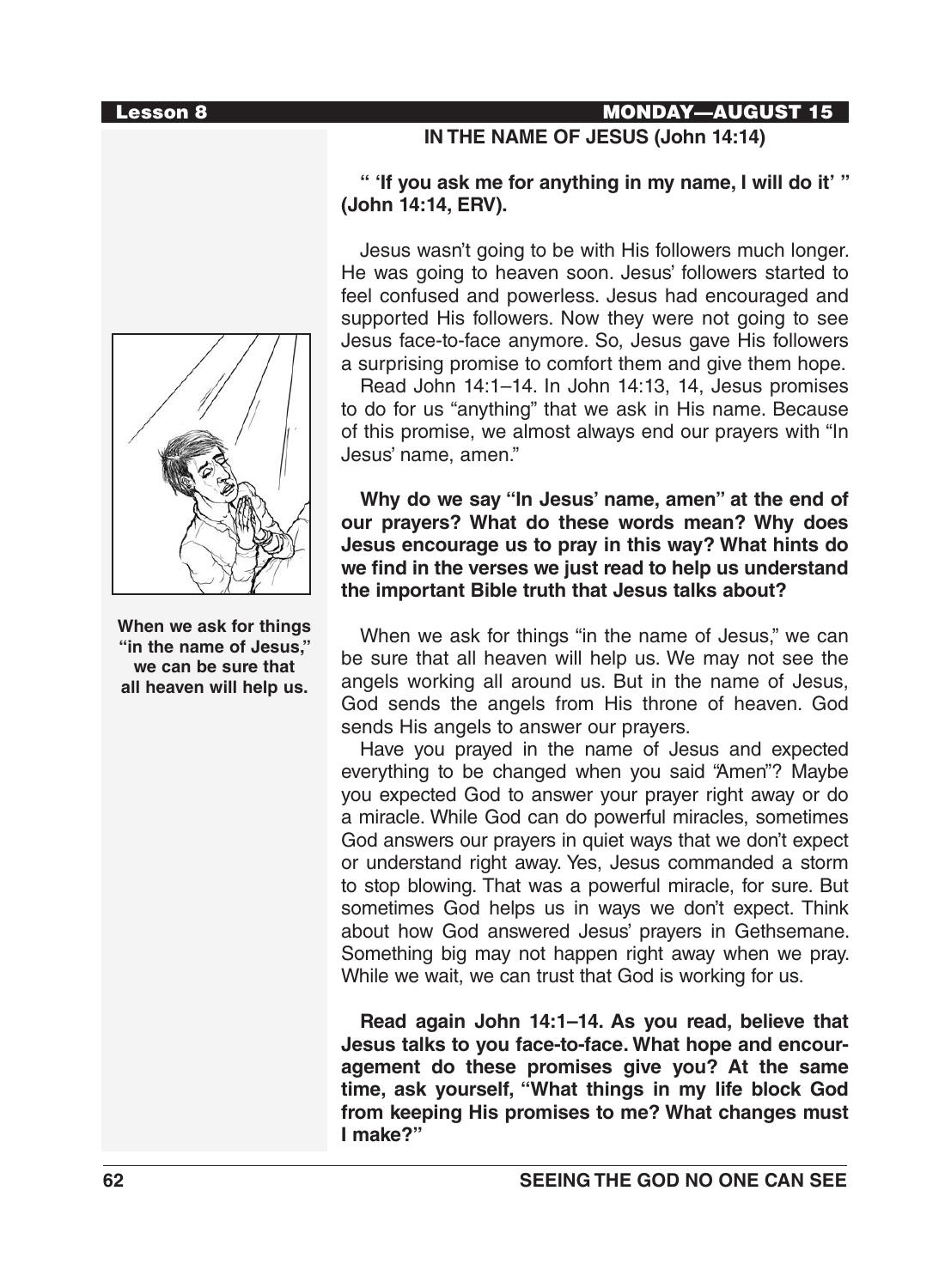### TUESDAY—AUGUST 16 Lesson 8

# **OUR HOPE OF WAKING UP FROM THE DEAD (Ephesians 1:18–23)**

We believe in the resurrection. The resurrection is the time when God will wake up His people from the dead at the Second Coming. The resurrection gives us hope. When we think about Jesus' life, death, and resurrection, we think about how His death made it possible for God to forgive us and accept us.

At the same time, the Resurrection shows us that God will wake us up from the dead, too. The Resurrection is important for another reason. After Jesus woke up from the dead, He sat down at the right side of His father. The place where Jesus sat shows us that Jesus has control and power. Now think about this idea: the resurrection power that woke Jesus up from the dead is the same power that God gives us today!

## **In Ephesians 1:18–23, Paul talks about God's power. What do these verses teach us about the Resurrection? What hope and promises for yourself do you see in these verses?**

Paul prays that the Ephesians will understand a few things. We can understand these things, too, only with God's help: (1) God promises to change our lives. He also promises us a future of everlasting life with Jesus. Jesus invites us to have hope in these promises. (2) Paul also wants Christians to understand all the wonderful things that God and His power did, and do, for us.

Paul explains that God's power is surprising and wonderful. The power that God gives us today is the same power that woke Jesus up out of the ground and back to life. Then this same power put Jesus at the Father's right side in heaven.

But Paul doesn't stop there. (3) The Resurrection didn't only give control over everything to Jesus. The Resurrection also gave Jesus the power to offer His people every possible thing they will ever need forever!

**Do you have things in your life that only Jesus can change? Make a list of these things. When you finish your list, please pray that God's power will change all these parts of your life. At the same time, what can you do better right now? What choices can you make to allow God's power to work more fully in your life?**

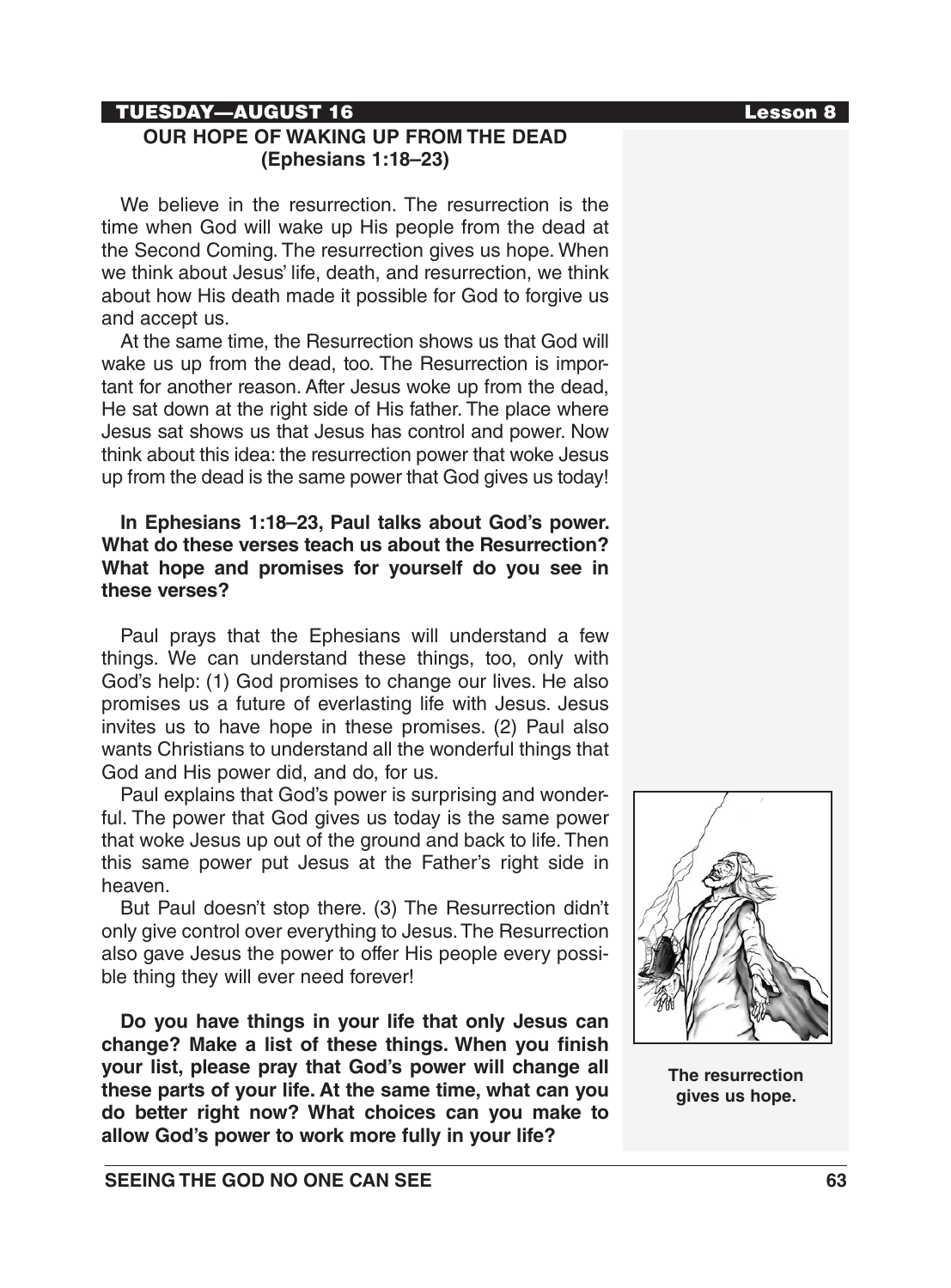# Lesson 8 WEDNESDAY—AUGUST 17 **LET GOD CARRY YOUR HEAVY LOAD OF WORRY (1 Peter 5:7)**



**We carry our problems and worries until the load gets so heavy.**

Some people have a funny sign in their homes. The sign says: "Why pray when we can worry?" Sure, this sign makes us laugh. That's because we know how often we worry and don't come to God to let Him solve our troubles.

But God wants to help solve our troubles. Sad to say, we carry our problems and worries until the load gets so heavy. Why do we wait until our load is about to crush us with its weight before we come to the Lord for help?

## **Read 1 Peter 5:7. Peter uses a quote from Psalm 55:22 in 1 Peter 5:7. What is Peter's message for us in 1 Peter 5:7? Also read Matthew 6:25–33.**

1 Peter 5:7 is a very simple verse. There is no mystery or secret hidden in it: "Give all your worries to him, because he cares for you" (1 Peter 5:7, ERV). When we give our worries to our Father in heaven, He promises to solve our problems. Jesus tells us the same thing in Matthew 6:25–33. The problem for us is not that giving our worries to God is hard. The problem is we feel that giving our worries to God just seems too easy and too good to be true.

Worry is caused by many different things. Maybe you feel pressure from your job. Or someone tells you that you're not doing something very well and can do better. Or maybe you feel that no one wants you or loves you. We worry about money and health. Many people also feel they are not good enough for God. Some people believe they are not forgiven.

Whatever our reasons for worry are, we hold on to our problems because we think we can solve them better than anyone else can. But Peter tells us to stop thinking this way. The reason we don't need to worry is that God cares about us. Does God care enough to stop a divorce from happening or to keep us from losing our jobs? Does God care enough to save us from feeling as if we are useless? The Bible tells us that God cares enough to change any experience in our lives if that is His plan for us!

**What things do you worry about now? Is anything too hard for the Lord to fix? Maybe you believe God can fix your problems. But you don't believe He will solve things in the way you want them solved. How true is this for you?**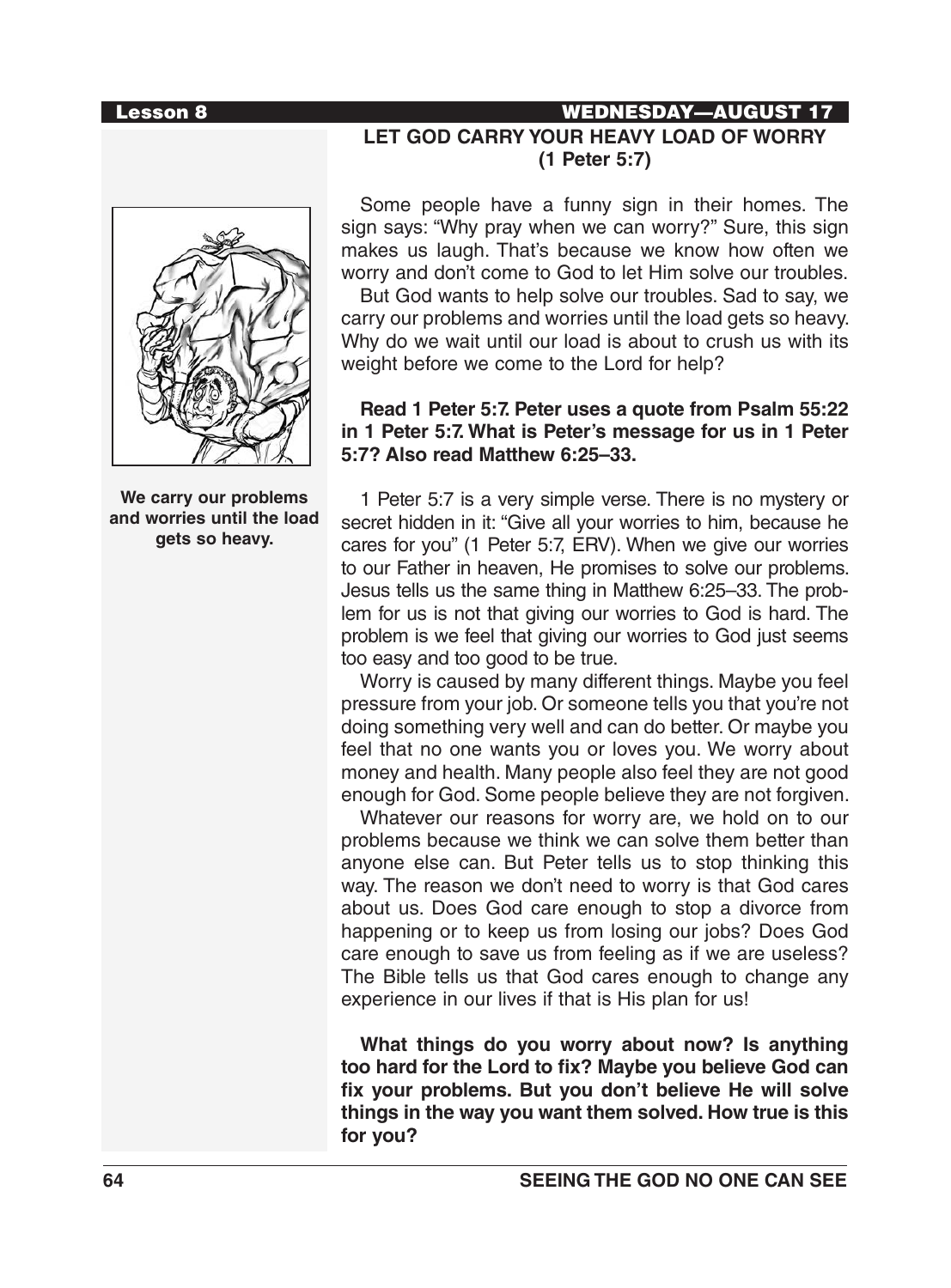## THURSDAY—AUGUST 18 Lesson 8

# **STAYING LOYAL TO THE GOD WE CAN'T SEE (Isaiah 40:27–31)**

Do you sometimes think that no one cares about you? That's a very sad thought, right? What if we thought that God Himself didn't care about us? Sometimes our thoughts hurt us.

What do you think the Jews believed when Babylonian soldiers forced them to move to Babylon? The Jews thought God didn't really care about them. They felt God left them because of their sin. Isaiah gives the Jews hope. In Isaiah 40, Isaiah tells the Jews that the Lord loves them so much: "Like [the same as] a good shepherd, he takes care of his people. He gathers [carries] them like lambs in his arms. He holds them close, while their mothers walk beside him" (Isaiah 40:11, ERV). Isaiah 40 is a beautiful chapter! But it was hard for the Jews in Babylon to believe these words. The Jews kept thinking, "Where are You, O Lord? We can't see any proof that You are with us or care about us!"

## **Read Isaiah 40:27–31. What does Isaiah compare God to? How do these word pictures show the Jews that God cares about them?**

Maybe the Jews in the book of Esther also thought that God didn't care about them. God's name is not in the book of Esther. But the whole story shows us that God saves His people from a law that will destroy them. This story is a record of Jewish history. At the same time, the story is a word picture for what will happen in the future. It shows us a time when evil people will again hurt God's people and make a law to destroy them (Revelation 13:15). Even today, we may think that God forgot about us when bad things happen. But we must learn to trust. The same God who saved His people in the book of Esther will save His people again in the end times.

**Think about the way that Isaiah talked about God to the Jews in Babylon. What if you were Isaiah? What can you say to people who feel that God left them alone? How will you teach them to look to God in faith and not depend on what they see with their human eyes?**



**Isaiah shows the people how much God loves them: "Like [the same as] a good shepherd, he takes care of his people" (Isaiah 40:11, ERV).**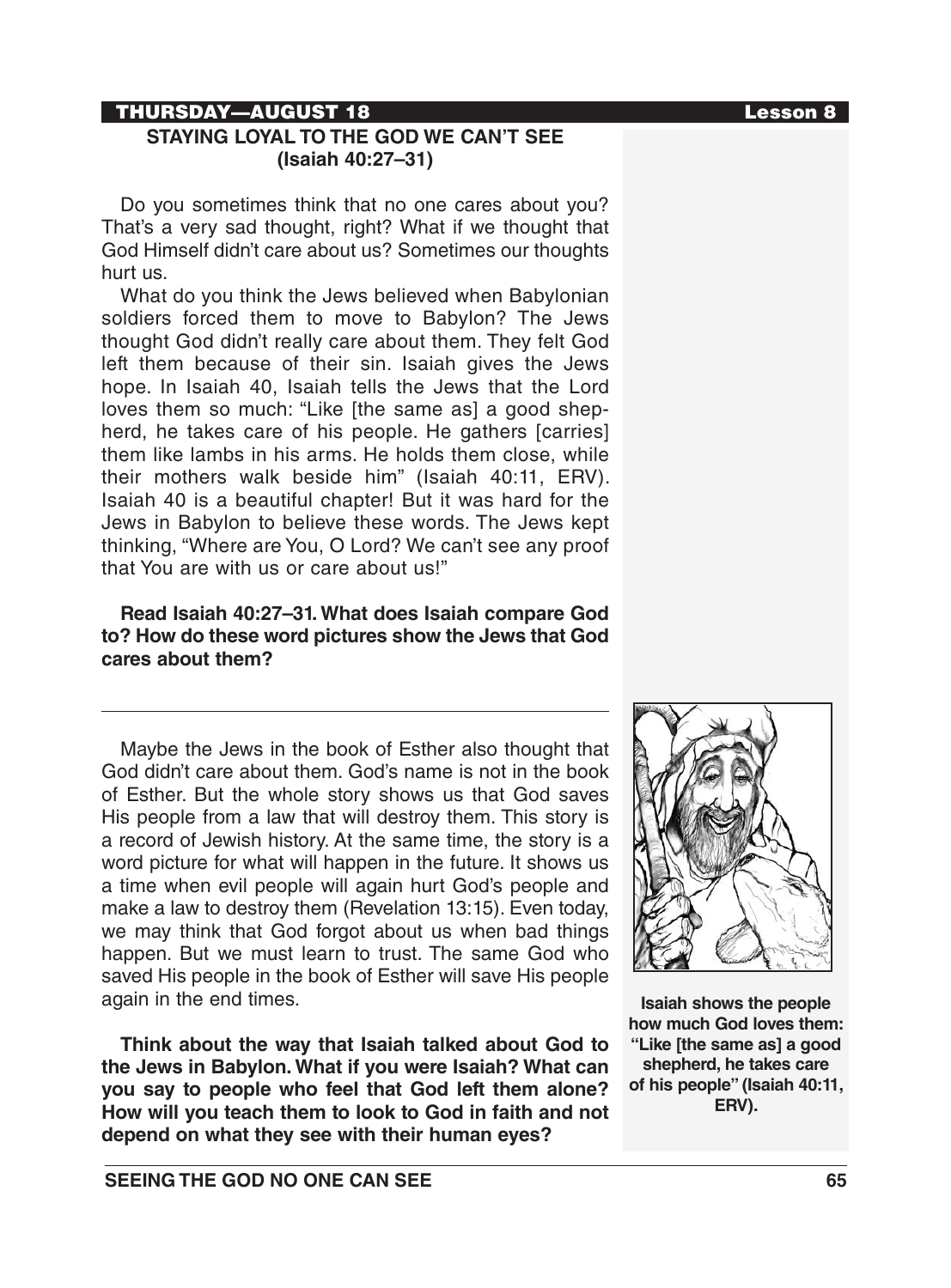## Lesson 8 FRIDAY—AUGUST 19

**ADDITIONAL THOUGHT:** Read Ellen G. White, "In the Days of Queen Esther," pages 598–606, in *Prophets and Kings*.

"God will give us the Holy Spirit if we ask Him. His Spirit is real. He will guide us. Some people are afraid to trust God. They feel that trusting God is the same as expecting God to do something He hasn't promised to do. They pray for the Lord to teach His people. But these same men are afraid to trust God's promises or believe He has taught us already. We must come to God with an open heart. We also must be willing to learn. Then we can trust that God will keep His own promise to teach us. Don't for one second doubt God. If you doubt Him, you will fail to show Him honor and respect. You must believe that God will lead you and guide you. Then He will bless you when you do His commands. Sure, we may not trust ourselves to be wise enough to understand God's teachings. So, we must pray and fully trust God to help us understand. Then the Holy Spirit will lead us to understand God's plans for us. Then we will see God's leading and blessings in our lives."—Ellen G. White, *Manuscript Releases*, volume 6, page 225, adapted.

"Our faith grows strong when we fight against doubt or when God gives us a test. These experiences will help our faith grow stronger. These experiences are worth more to us than expensive jewels."—Ellen G. White, *Testimonies for the Church*, volume 3, page 555, adapted.

# **DISCUSSION QUESTIONS:**

**1** Name some things that we can't see that we believe are real. We know they are real, but we don't see them with our eyes. How can these things help us understand what it means to see "Him who can't be seen"?

2 What can we do to help ourselves trust in the Lord's way, even if we want to do something else?

**3** Read the final quote from Ellen G. White again. How may this idea help us during hard times?

4 Sometimes we pray and do our best. But things don't get better. What did we learn this week that can help us understand why God allows bad things to happen?



**"We must come to God with a heart empty of all pride."**